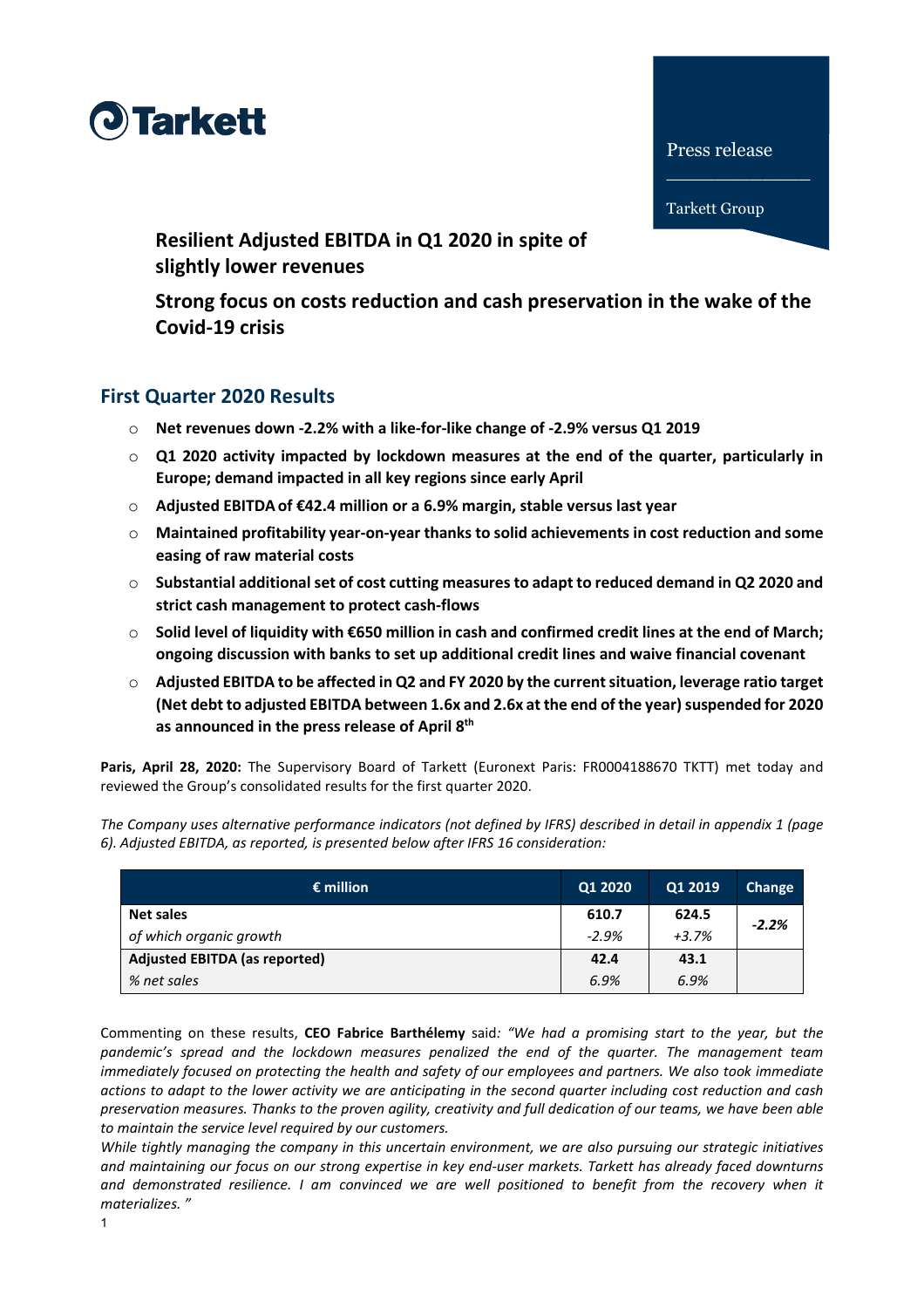#### **1. Net sales by segment**

|                    | <b>Net sales</b> |         |         |         |
|--------------------|------------------|---------|---------|---------|
| $\epsilon$ million | Q1 2020          | Q1 2019 | Change  | o/w LfL |
| <b>EMEA</b>        | 227.7            | 239.0   | $-4.7%$ | $-3.7%$ |
| North America      | 196.1            | 195.8   | $+0.2%$ | $-2.8%$ |
| CIS, APAC & LATAM  | 109.7            | 112.5   | $-2.5%$ | $-1.1%$ |
| Sports             | 77.1             | 77.2    | $-0.0%$ | $-3.3%$ |
| <b>Total Group</b> | 610.7            | 624.5   | $-2.2%$ | $-2.9%$ |

**The EMEA segment** reported net revenues of €227.7 million, down -4.7% compared to Q1 2019, reflecting a revenue decline of -3.7% on a like-for-like basis and unfavorable exchange rate fluctuations, mainly due to the Swedish and Norwegian krona. The organic decline reflected a negative volume effect which was partially offset by selling price increases. The level of activity was in line with managements' expectations until mid-March, with organic growth roughly stable. The deployment and strengthening of lockdown measures at the end of the quarter resulted in the halt of construction projects and the shutdown of flooring retailers and distributors in some countries, particularly in Southern Europe. Consequently, demand was suddenly and significantly reduced in the region, outside the Nordic region and Germany which remained solid throughout the quarter. Some manufacturing sites were temporarily closed in late March, but all these sites reopened in mid-April and now operate at reduced capacity.

**The North American segment** reported net revenues stable compared to last year, as the appreciation of the dollar versus the euro fully covered the -2.8% revenue decline on a like-for-like basis. Until late March, business trends were improving after a depressed Q4 2019. Commercial carpet was better oriented than initially anticipated and grew with the exception of hospitality. The pandemic spread and the escalation of travel restrictions affected the hospitality segment in the quarter, while revenues remained lower than last year in residential activities. Shelterin-place were extended to Canada and most US states by the end of March, generating some disruptions at quarter end. The manufacturing site in Canada has been shut down due to the lockdown measures, as well as one site in the US in early April, which has reopened since then.

Net revenues in **the CIS, APAC and Latin America segment** were down -2.5% in Q1 2020, driven by a revenue decline of -1.1% on a like-for-like basis and unfavorable exchange rate fluctuations, mostly due to the Brazilian real. In CIS countries, the volume effect was slightly positive in spite of a challenging environment. Further, the lag effect (net effect of currency and selling price adjustments) was positive during the quarter. The level of activity in Latin America remained dynamic until shelter-in-place was deployed at the end of March. In China, revenues were significantly hit in February, but the activity was close to normal in March. The level of activity in the rest of Asia has also been affected by the coronavirus crisis in February and March.

Net revenues of the **Sports segment** were stable compared to Q1 2019 as the positive forex impact related to the dollar appreciation versus the euro offset a revenue decline of -3.3% on a like-for-like basis. Revenues in North America, which represents 80% of the business, were slightly up notwithstanding a tough comparison basis and some delays in both turf and track activities due to weather conditions. The acceleration of lockdown measures mid-March led to the sudden halt of projects in Europe, resulting in a material decrease in revenues in the region in March. Australia was affected by the bush fires at the beginning of the quarter and by lockdown measures at the end of the quarter. While installation is still possible in most US states, projects are still halted in EMEA for the moment.

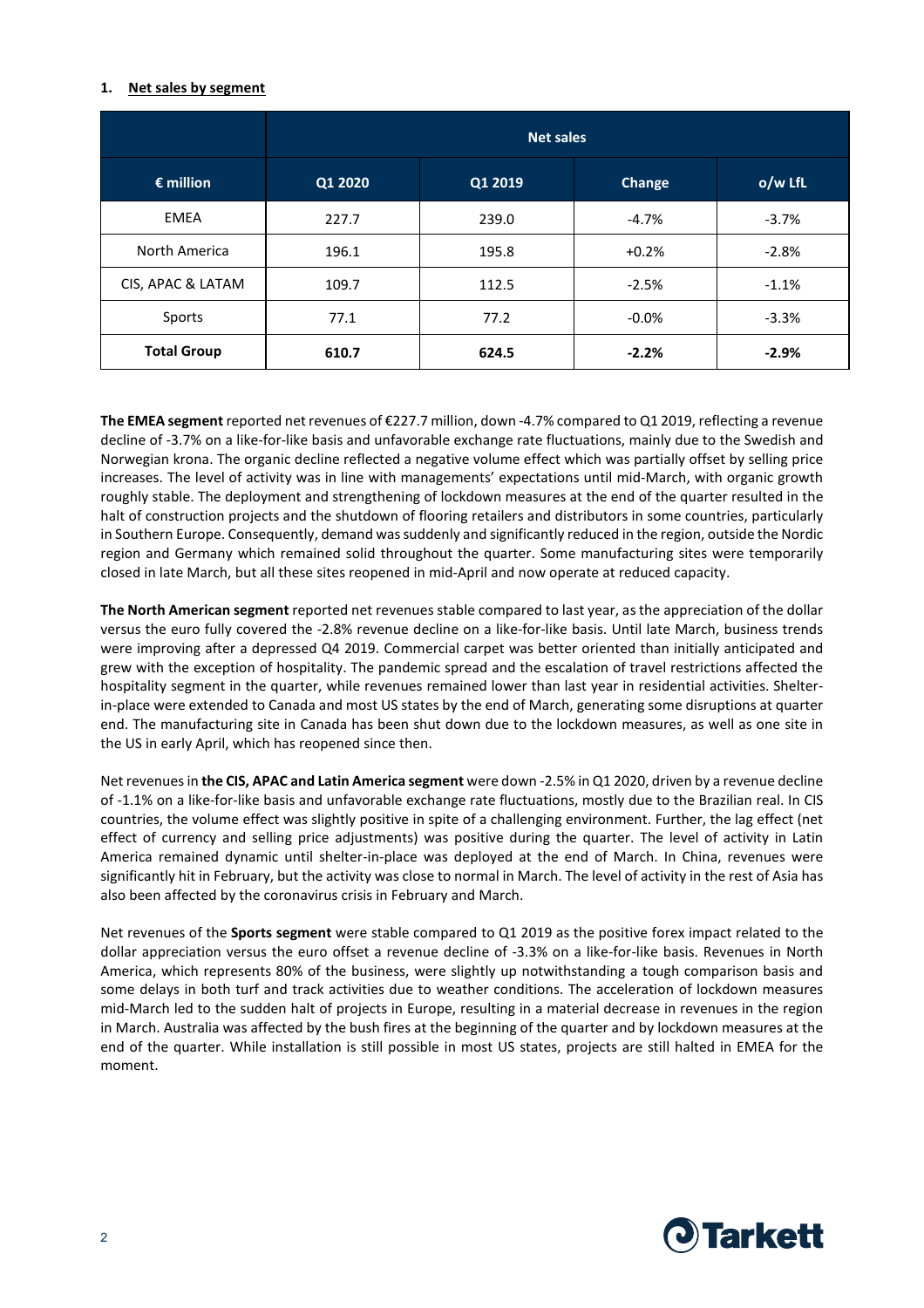# **2. Adjusted EBITDA**

Reported adjusted EBITDA amounted to €42.4 million in Q1 2020. The adjusted EBITDA margin was at 6.9% and remained stable compared to Q1 2019 in spite of the revenue decrease.

The volume effect was negative in Q1 2O20, reflecting the lower volumes since mid-March due to the coronavirus outbreak. Selling prices were resilient and stable compared to Q1 2019. Raw material costs started to decline in Q1 2020. As a result, purchasing costs, including freight and energy, improved by €3.7 million compared to last year and supported profitability in the quarter. Salary increases amounted to €4.4 million year-over-year, reflecting wage increases given in 2019 and early 2020 .

Cost savings amounted to €7.7 million in Q1 2020. Net productivity gains from operations totaled €2.4 million and SG&A costs were reduced by €5.3 million during the quarter. Tarkett substantially accelerated SG&A cost savings due the expected sharp slowdown in activity. This set of measures came on top of cost actions that have been implemented as part of the Change to Win strategic plan.

Exchange rates (CIS countries excluded) recorded a negative effect amounting to -€1.7 million. The appreciation of the dollar versus the euro was fully offset by unfavorable exchange rate fluctuations related to Norwegian krona and Brazilian real. The net impact of currency and selling-price movements in the CIS countries had a further positive effect (lag effect of €2.0 million).

# **3. Covid-19 action plan**

Tarkett would like to stress that its number one priority is to protect the health and safety of its employees and their families. The Group is implementing all necessary measures to avoid the risk of contamination, while allowing the continuity of production and service to its customers.

As the lockdown measures have been strengthened and extended to most countries and regions, Tarkett is expecting its activity to be severely hit in the second quarter. The Group is now seeing impacts on demand in all its key geographies outside China. The activity in April has significantly slowed down and sales are expected to be down around -40% compared to April 2019.

A vigourous set of measures has been implemented since mid-March in order to mitigate the negative impact on profitability and protect cash-flows, including:

- Temporary lay-offs and reduction in working time in all locations concerned, including for support functions, in accordance with schemes proposed by local governments;
- Drastic reduction of discretionary costs, deferral of expenses, hiring freeze and cancellation of projects;
- Capex will be limited to safety and a selection of key productivity projects. They should be significantly reduced to around €80 million compared to €125 million in 2019;
- **EXEC** Cancellation of the dividend initially proposed, as communicated on March 18th.

In addition, on April 9<sup>th</sup> CEO Fabrice Barthélemy pledged to reduce his fixed compensation by 20% as long as the Group uses temporary lay-offs and reduction in working time schemes. The executive management committee has unanimously followed this initiative. The board of Directors have also decided to reduce their annual director's fees.

# **4. Liquidity**

At the end of March, the Group had a cash position of €217 million and available undrawn credit lines above €500 million, out of which €443 million are confirmed. Gross debt before application of IFRS 16 amounted to €887 million at the end of March (out of which €2 million to repay before year end).

Given the extraordinary circumstances, Tarkett has initiated discussions to set up additional lines with its main banks, including credit lines guaranteed by the French government. These discussions also aim at obtaining a waiver of its financial covenant for 2020 (leverage of 3.5x end of June and 3.0x end of December).

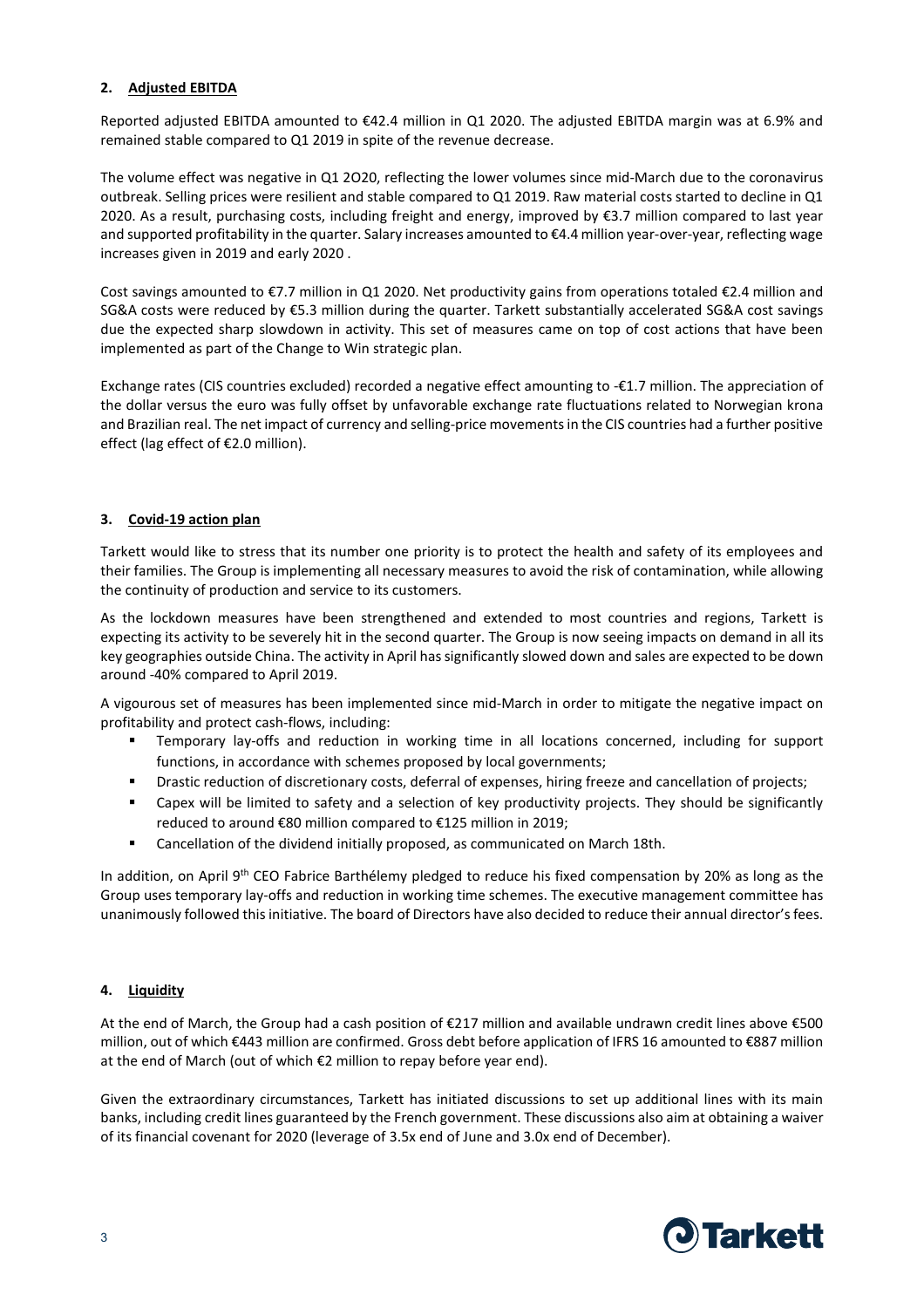# **5. Outlook**

Given the unprecedented level of uncertainty, accurate impacts of the Covid-19 crisis cannot be quantified at the moment for the first half nor for the full year. They will depend on many different factors including the duration of the pandemic and the prevention and support measures adopted by local governments.

In this context, Tarkett expects some inflation driven by logistics and will keep managing its selling prices to offset such impacts. Raw material prices which started decreasing in Q1 2020 are expected to further decline in the second half given recent oil price levels. As a result of the action plans detailed above, cost savings are expected to be well above the €30 million annual target. The evolution of raw material prices and cost actions will help mitigate the effect of reduced demand and production disruptions.

Notwithstanding these actions, the current situation will likely affect the adjusted EBITDA for the second quarter and the full year. Tarkett is therefore not in a position to confirm its leverage ratio target (i.e. Net Debt to adjusted EBITDA comprised between 1.6x and 2.6x at the end of the year), as announced in the press release of the 8<sup>th</sup> of Aril 2020.

This challenging context does not prevent Tarkett from pursuing its strategic initiatives to deliver on its mid-term financial objectives by 2022. Tarkett has solid assets and is well-positioned to benefit from the recovery:

- Balanced portfolio between geographies, end markets and channels;
- **EXEDENT Manufacturing and supply model, which provides little reliance on long-distance imports;**
- Manufacturing processes enabling quick implementation of social distancing in plants and flexible production capacity;
- A good social dialog allowing to maintain operations and to rapidly reopen manufacturing sites which have been temporarily shut down;
- Leadership positions in Healthcare and Aged care, that should benefit from stimulus plans and public investment on top of short-term projects;
- **Long-term commitment towards circular economy.**

*The analysts' conference will be held on Wednesday April 29, 2020 at 11:00 am CET and an audio webcast service (live and playback) along with the results presentation will be available on:*  <https://www.tarkett.com/en/content/financial-results>

#### **Annual General Meeting – April 30, 2020**

In compliance with French regulations, the 2020 Shareholder's Meeting will exceptionally be held in closed session. A live audio webcast will be made available to allow shareholders to follow the meeting and presentation. Shareholders will be able to vote either by post ahead of the Meeting or by giving a proxy to the Chairman of the Shareholders' Meeting. It has been decided to appoint Fabrice Barthélemy, Group CEO and Wendy Kool-Foulon, Group Legal Director, and, both shareholders of the Company, as scrutineers. Eric La Bonnardière, Chairman of the Supervisory Board, will chair the Shareholders' Meeting.

*This press release may contain forward-looking statements. Such forward-looking statements do not constitute forecasts regarding results or any other performance indicator, but rather trends or targets. These statements are by their nature subject to risks and uncertainties as described in the Company's annual report registered in France with the French Autorité des Marchés financiers available on its website [\(www.tarkett.com\)](http://www.tarkett.com/). These statements do not reflect the future performance of the Company, which may differ significantly. The Company does not undertake to provide updates of these statements.*

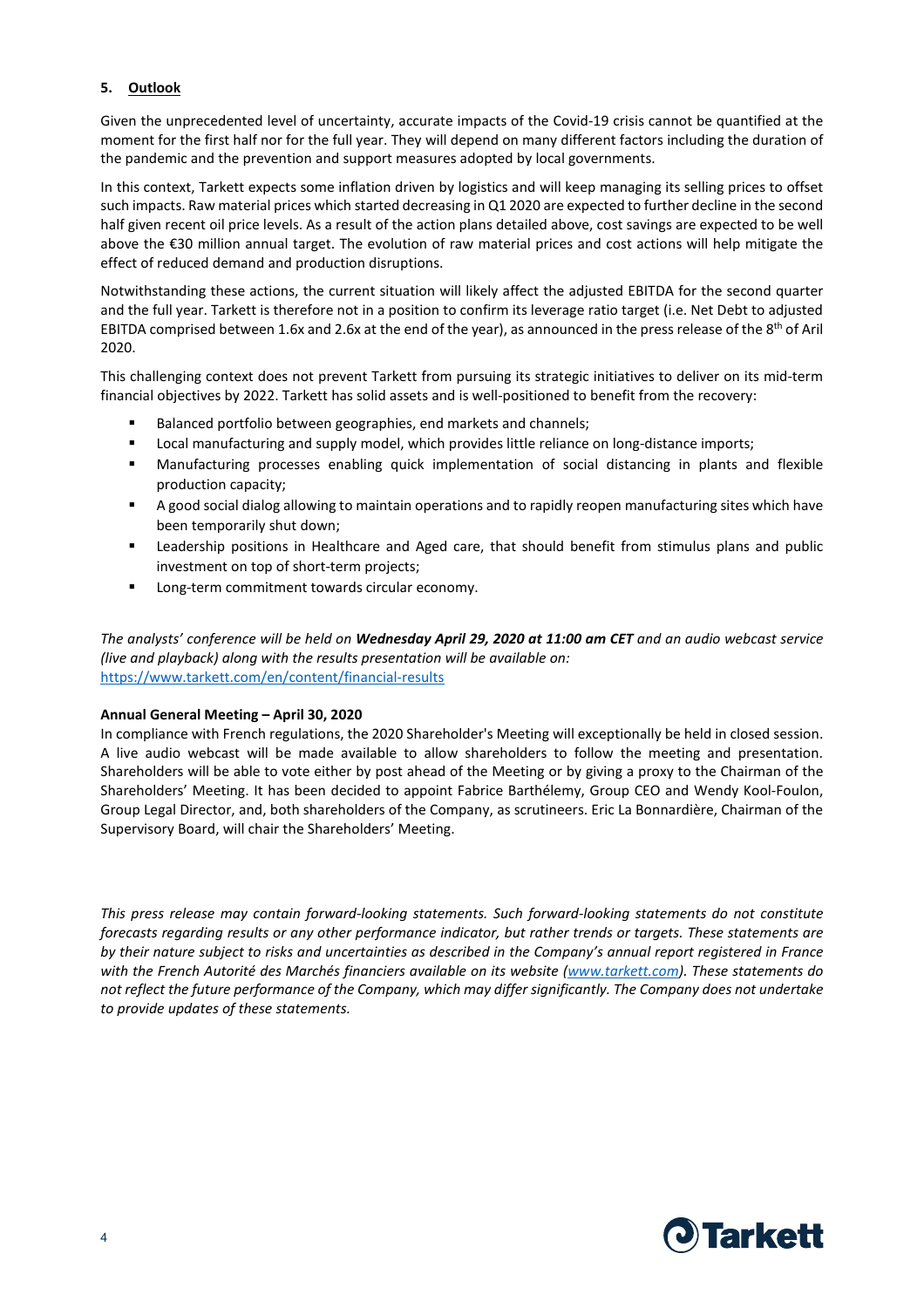#### **Financial calendar**

- April 30, 2020: Annual General Meeting
- July 29, 2020: Q2 and Half Year 2020 financial results *press release after close of trading on the Paris market and conference call the following morning*
- October 20, 2020: Q3 2020 financial results *press release after close of trading on the Paris market and conference call the following morning*

#### **Investor Relations Contact**

Tarkett – Emilie Megel – [emilie.megel@tarkett.com](mailto:emilie.megel@tarkett.com)

### **Media contacts**

Tarkett - Véronique Bouchard Bienaymé - [communication@tarkett.com](mailto:communication@tarkett.com) Brunswick - [tarkett@brunswickgroup.com](mailto:tarkett@brunswickgroup.com) - Tel.: +33 (0) 1 53 96 83 83

### **About Tarkett**

With a history of 140 years, Tarkett is a worldwide leader in innovative flooring and sports surface solutions, with net sales of €3 billion in 2019. Offering a wide range of products including vinyl, linoleum, rubber, carpet, wood, laminate, artificial turf and athletics tracks, the Group serves customers in over 100 countries across the globe. Tarkett has 12,500 employees and 33 industrial sites, and sells 1.3 million square meters of flooring every day, for hospitals, schools, housing, hotels, offices, stores and sports fields. Committed to change the game with circular economy, the Group has implemented an eco-innovation strategy based on Cradle to Cradle® principles, with the ultimate goal of contributing to people's health and wellbeing, and preserving natural capital. Tarkett is listed on Euronext Paris (compartment B, ISIN: FR0004188670, ticker: TKTT) and is included in the following indices: SBF 120 and CAC Mid 60. [www.tarkett.com.](http://www.tarkett.com/)